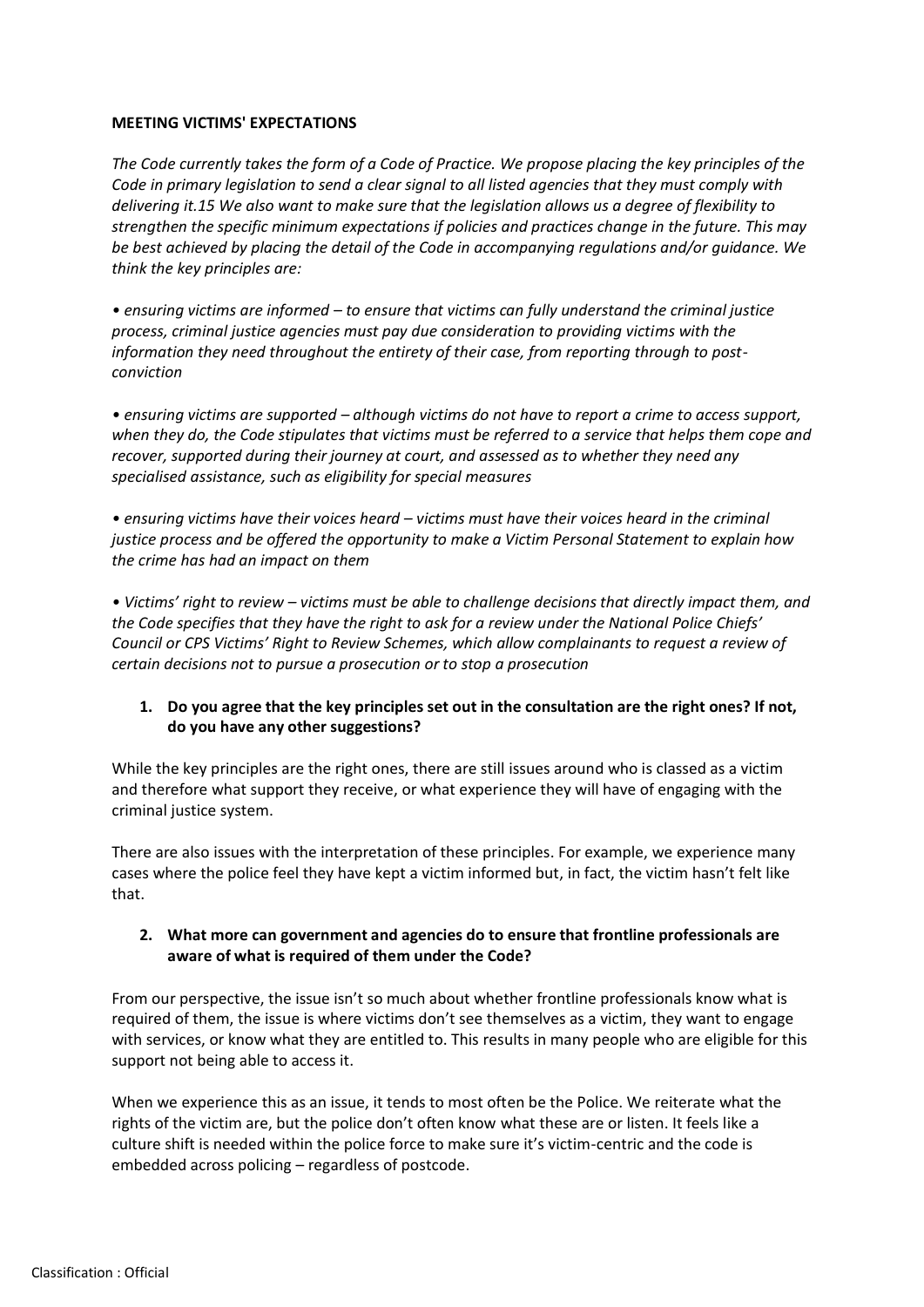### **3. What more can government and agencies do to ensure every victim is made aware of the Code and the service they should expect to receive under it?**

As stated above – better training for the police to encourage a culture change to a victim-centric approach to policing.

Secondly, the classification of child victims needs to be addressed, namely the potential and actual criminalisation of children who have been exploited. This is especially the case for Child Criminal Exploitation (CCE) victims as there is currently no national legal definition of CCE and no national strategy. We are clear that a child who has been groomed, coerced or forced to commit criminal acts should not be held responsible for those acts. This is the most significant unresolved policy issue in relation to child exploitation. The current response to children who are criminally exploited in County Lines drug-dealing, for example, is inconsistent both within and between Police Forces. This can lead to the child being victimised on two accounts - by OCGs, and then by criminal proceedings and the ongoing consequences of this. This also means that they do not receive the support that a victim is entitled to.

## 4. **Do the current procedures around timing and method of communication between the police/CPS and victims about key decisions work for victims? Are there any changes that could be beneficial**?

Currently, there is a one-size-fits-all approach which isn't fit for purpose. We witness too many cases where victim preferences for communication are ignored i.e. just over the phone. This might be down to a resource issue but could also be an institutional culture issue. There isn't a bespoke approach to how victims are treated – i.e. as individuals.

With exploited children, the current process/system takes too long. This was already a growing trend before 2020 but it has been exacerbated by the pressures of the pandemic. For instance,in cases where a child's phone is taken for evidence on grooming, we have case studies where it's a barrier to disclosure for children. Their phones can be taken for analysis and held for months. This is isolating but also presents practical difficulties for a young person. The problem is also compounded by the lack of information and updates provided to them, and the victims being under the impression that it is their behaviour which is being scrutinised, rather than the perpetrator's. A child (and any victim, in fact) should have some rights and guarantees in respect of property being taken for analysis by the police. The same is true for victims of sexual violence.

We have also seen patterns emerge where there is a reluctance from the police to deliver bad news to a victim, such as not proceeding with a case. The responsibility is then passed on to our case workers or restorative justice practitioners, which puts us in a difficult position after building a trusting relationship, leaving the victim feeling unimportant. This is only suitable where the victim has given their preference to be updated by their caseworker rather than the police. Once again, this demonstrates the need for the process to be entirely victim led.

# **5b. Should there be an explicit requirement for the relevant prosecutor in a case or types of cases to have met with the victim before the charging decision, and before a case proceeds to trial?**

This should be the choice of the victim. It could help to put the victim at ease, so long as the circumstances are right and the right support is offered around it. What it cannot do is then add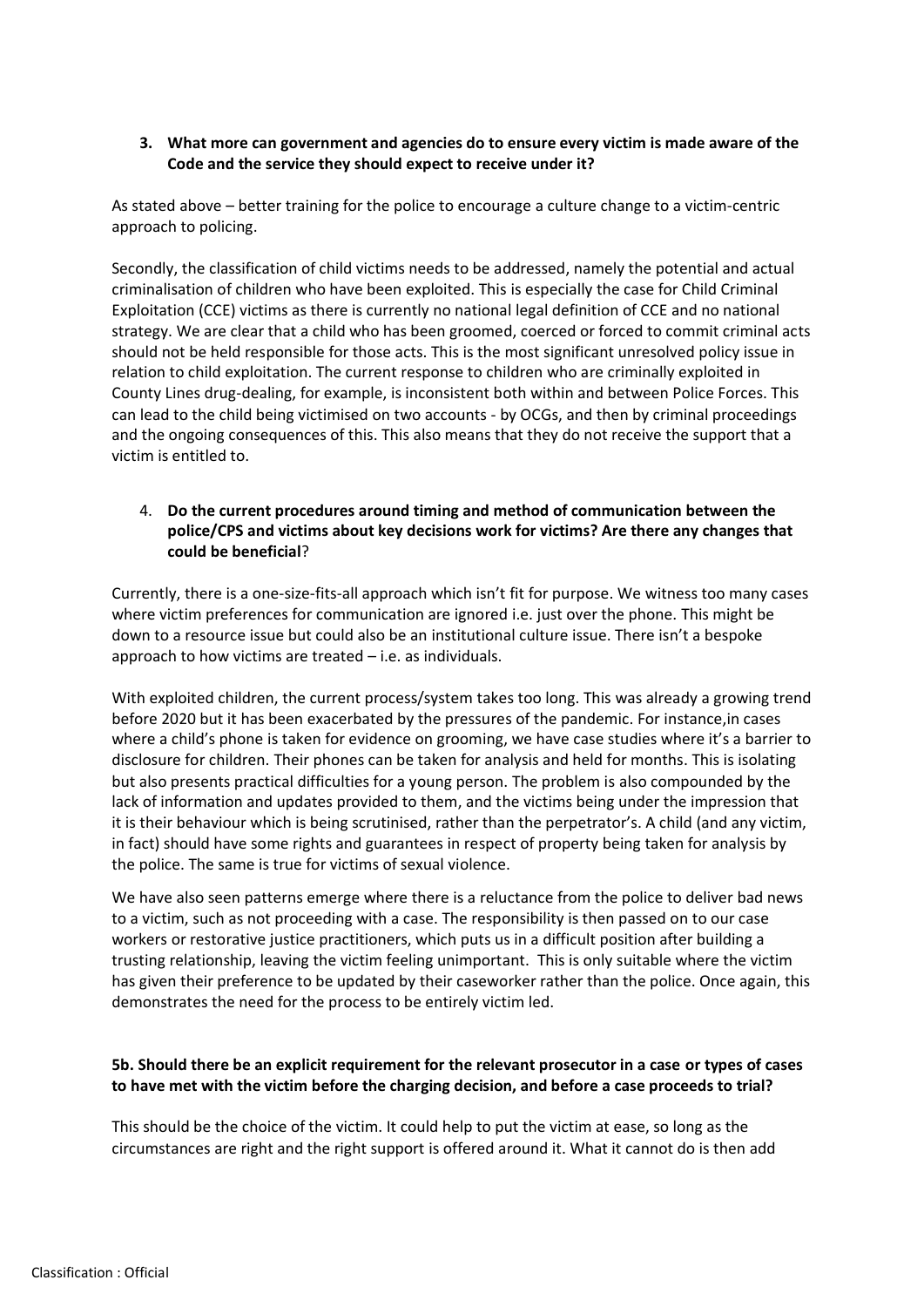more time to whatever decisions need to be made, or allow another professional to let a victim down.

### **5c. What changes, if any, could be made to the Code in relation to information about the Victims' Right to Review Scheme?**

The Scheme is not publicised well enough despite our efforts to promote it as much as possible. It was only through an ex-officer joining our team that we found out about the Scheme and that we should use it more.

#### **IMPROVING OVERSIGHT AND PERFORMANCE**

#### **9a. Local-level partnership working is vital to ensuring the delivery of a quality service to victims. How can agencies better collaborate locally to deliver and monitor compliance with the Code?**

Better integrating systems. For instance, IT systems where possible, increased access, better information-sharing agreements, and mapping who key partners are in particular areas but especially the police. There is, for example, a clear difference in the success of our partnerships between regions, and this comes down to our victims team being co-located in one area which means they have access to police systems. Similarly, there tends to be a culture in the police that you can be ignored if you sit outside of their systems or aren't in sight.

In Restorative Justice practice, information access has made a huge difference; from better integration with probation, courts, witness care units and prisons, which is especially important for a smooth transition. Although, the effectiveness of this depends on commissioning across different force areas – there is still a lack of consistency and different areas have different needs.

Witness Care in every area is very difficult to collaborate and work with as they are very process driven. They provide little room for flexibility for victims with different needs.

A lot of organisations use the excuse of systems access and GDPR as a reason for not collaborating more effectively. More could be done to support all organisations to better understand GDPR/governance. The Domestic Violence organisations we work with in Nottinghamshire, for example, have cut out normal referral routes and have a convoluted approach to referrals, which seems to come from a fear of GDPR.

### **10. What should the role of PCCs be in relation to the delivery of a quality service and commissioning victims' support services, and what levers could be given to PCCs to deliver this role and enhance victims' experiences of the criminal justice system at a local level?**

Every PCC is different, for example one of our PCCs is ideas driven, whereas another is much more target driven. This means that it can be very hard to establish what kind of relationship we can have with PCCs because we don't know entirely what is expected until they tell us. There is a lack of consistency and need for an agreed and consistent set of standards.

**11a. Do you think the current inspectorate frameworks and programmes adequately focus on and prioritise victims' issues and experiences and collaborate effectively across the criminal justice system to do so?**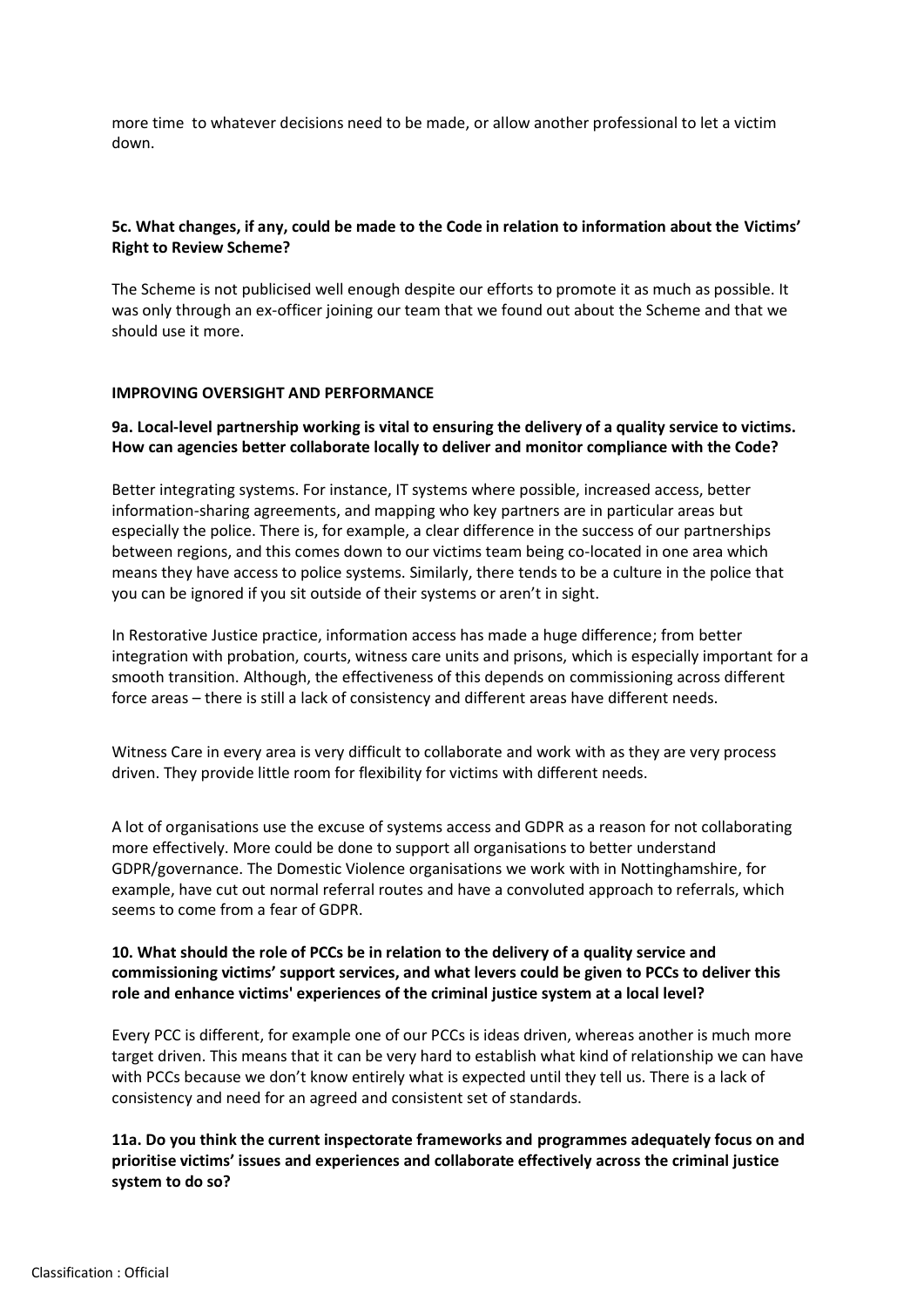There aren't robust enough inspections and there isn't a clear standard that victim services are held to. Victim involvement in the criminal justice system is viewed as a 'nice to have', not an essential. The victim is treated as a passive player in the process, only there to help with a prosecution.

Also, the systems aren't fit for purpose. For example, currently, you can't differentiate between a witness and a victim once you are in the courts system – it's either witness or perpetrator. Witness Care don't even have a core package of victim support training and we have been asked to provide that training to a statutory organisation.

There is an inappropriate focus on co-operation and disclosure from criminally exploited children, for example, which is often almost impossible to achieve due to the level of threat the child and family face - debt bondage; effective grooming causing deep mistrust and even hostility towards authorities; trauma impact etc. Police don't often show due care unless a child is willing to cooperate, and they are regarded as being complicit and perpetrators. This also links to survivors of Domestic Violence who aren't seen as useful to the police if they don't cooperate as a means to be witness for prosecution.

# **14. Are there any oversight mechanisms, measures or powers used in other sectors (for example by the CQC, Ofsted, and FCA) which would be beneficial and appropriate to be used within the criminal justice system to ensure that victims receive a high-quality service?**

Existing structures should not be applied to victim care. The complexities we have set out so far demonstrate how a unique approach is needed.

# **17. What do you consider to be the best ways for ensuring that victims' voices, including those of children and young people, are heard by criminal justice agencies?**

A victim personal statement isn't enough as it only captures one moment in time for that victim. A victim could be in the criminal justice system for 2 years from the time of the crime to court date. The individual experience and desire to speak to a professional could change so much during that time. There should be more powers for victim services to capture the victim voice and victim impact. As it stands, this can only be captured by the police. Furthermore, the statement is only given by the individual deemed to be a direct victim, but ramifications for an entire family can be huge - i.e. having to move schools, house, location – but there's no mechanism for allowing their voices to be heard.

Something like the referral order panels, which already exist in the youth justice system (they bring together everyone who has been affected in the offence), could be expanded across the criminal justice system more broadly.

Advocates should also be given greater weight. We always want to empower a victim to speak but sometimes they don't feel able to put their views forward, and in these cases the advocates should be given the same weight. There also needs to be a greater professionalisation of victim services, as victims case workers are not given the same level of respect as a social worker.

# **19. How might victims provide immediate feedback on the service they receive and its quality (such as text message, online surveys etc.)?**

All of the above, plus phone calls – any ways which suit the victim.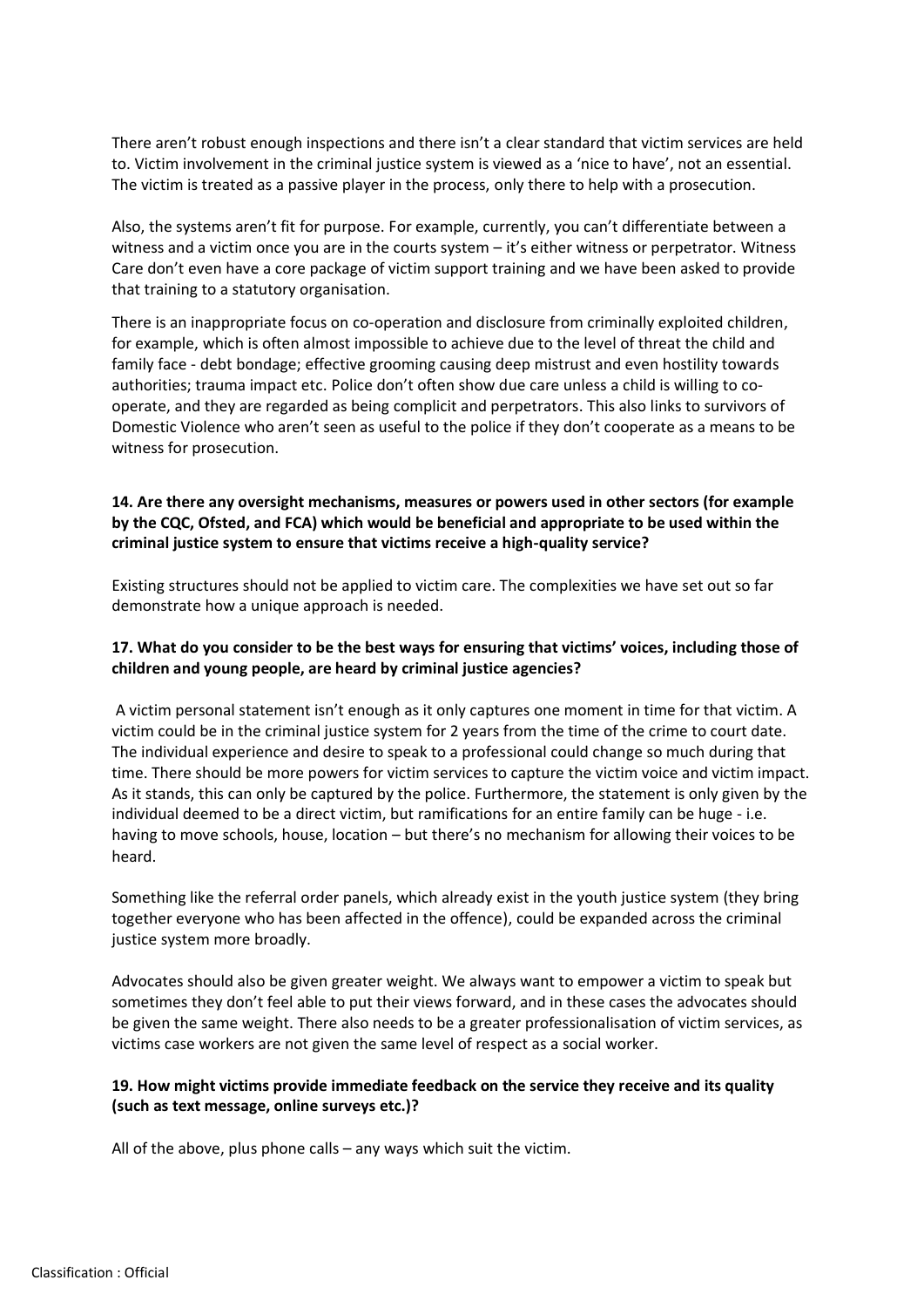In Hertfordshire we work with the Echo system which allows victims to give feedback throughout the system consistently, rather than just at the end of the process. This means we can adapt the service we provide to make sure it is entirely victim centred.

#### **SUPPORTING VICTIMS OF CRIME**

# **23a. What legislative duties placed on local bodies to improve collaboration where multiple groups are involved (such as those set out above) have worked well, and why?**

Victim services need more legislative levers as we are trying to fight for the rights of a victim but without the right tools to do that.

Working Together to Safeguard Children legislation has improved multi agency working to protect children and in places it works really well – however, it still depends too much on the individuals involved and relationships between influential people.

# **24. What works in terms of the current commissioning landscape both nationally and locally for support services for victims of:**

- **a) domestic abuse**
- **b) sexual violence (including child sexual abuse)**
- **c) other serious violence?**

Short-contract commissioning doesn't produce the best quality victim services and is very responsive to the media landscape. Instead, we need a long-term coherent strategy. The same is true of the need for a defined child exploitation strategy.

The pandemic has naturally meant that a lot of money has been focused on the above areas, but it has also caused more complex, higher harm and higher mental health-related cases that also need attention and resources.

The services that are genuinely victim focused, rather than target driven, are the services that work. The KPI that really matters is the experience of the victim. The politicised nature of PCCs can impact this as their focus can be guided by public opinion. In Nottinghamshire, for example, we had a change of PCC in May which was half-way through the delivery of the strategic plan based on previous political priorities. We had to stop our work and change our focus, making it hard to deliver the service in meaningful way.

Do PCCs have a victim panel as standard? Have a victim/witnesses Board? It isn't mandates that this is part of the process for a PCC. Every area should have that representation at Board level.

# **28a. What challenges exist for victims in accessing integrated support across third sector and health service provisions?**

There are too many services where victims are passed from one to the other, resulting in confusion for the individual, and the waiting lists for mental health provision are huge. Also, anyone with a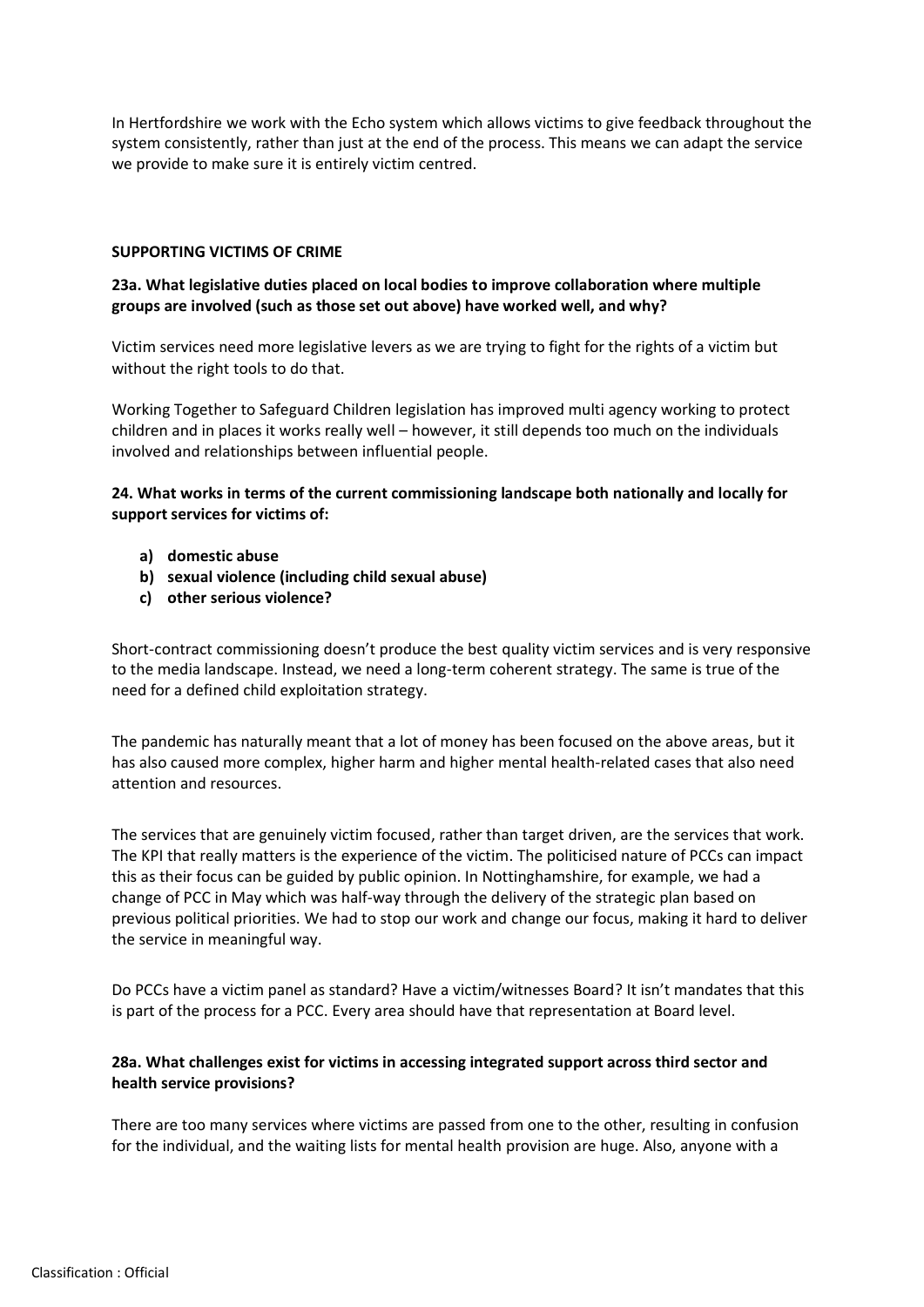particular need - i.e. language/cultural support, educational need - faces so many barriers to accessing what they need.

#### **IMPROVING ADVOCACY SUPPORT**

## **46. What are the barriers to effective work with children and young people in this area, and what action could the Government take to address these?**

The phones of young people being taken for analysis and held for months is a huge barrier. This is isolating but also presents practical difficulties for a young person and is becoming a real barrier to disclosure. We feel it is unnecessary to retain their phone for so long considering it is a tool young people rely on so heavily.

The problem is compounded by the lack of information and updates provided to them, and the child being under the impression that it is their behaviour which is being scrutinised, rather than that of the perpetrator. A child (and any victim, in fact) should have some rights and guarantees in respect of any property that is taken for analysis by the police.

People who have had explicit images of themselves shared online or have experienced sexual assault often suffer the devastating and continuing impact this has on their mental wellbeing, their social groups and their friends and family. The way in which these issues are investigated can be as traumatic as the event itself, if not more so (examples available). People are often made to feel that they have been foolish at best or that they are responsible at worst. People - and especially women are believed far too seldom and the prosecution rate of sexual offences is unacceptably low.

Children can undergo multiple interviews (e.g. initial disclosure, interview with a Police officer after allegation reported, interview with social worker after safeguarding referral, video ABE interview at Police Station with appropriate adult etc). This should not be necessary and is potentially retraumatising. Furthermore, if details are felt to be inconsistent from one account to the other, which sometimes happens due to which questions were asked and the way in which they were asked, this can then cast doubt on their reliability.

Sexual Offences Act 2003: '*S15 makes it a crime for a person over 18 to meet with a child under 16 following Sexual Grooming. ... A relevant offence will amount to the sexual abuse, exploitation or trafficking of the child.'* Whilst a young person under the age of 18 can be deemed to be a victim of CSE, an offender cannot be prosecuted with grooming if the child has reached the age of sexual consent. This inconsistency is unhelpful in securing appropriate support and protection for older children.

Under-funding of specialist police teams is another big problem. Sometimes the 'easier crime' is pursued, such as the police opting for disruption tactics for local drug offences rather than a more comprehensive investigation of CSE/County lines which would be considered as more labourintensive (involving surveillance, forensic examination of mobile phones etc.), but would provide much better long-term outcomes for victims.